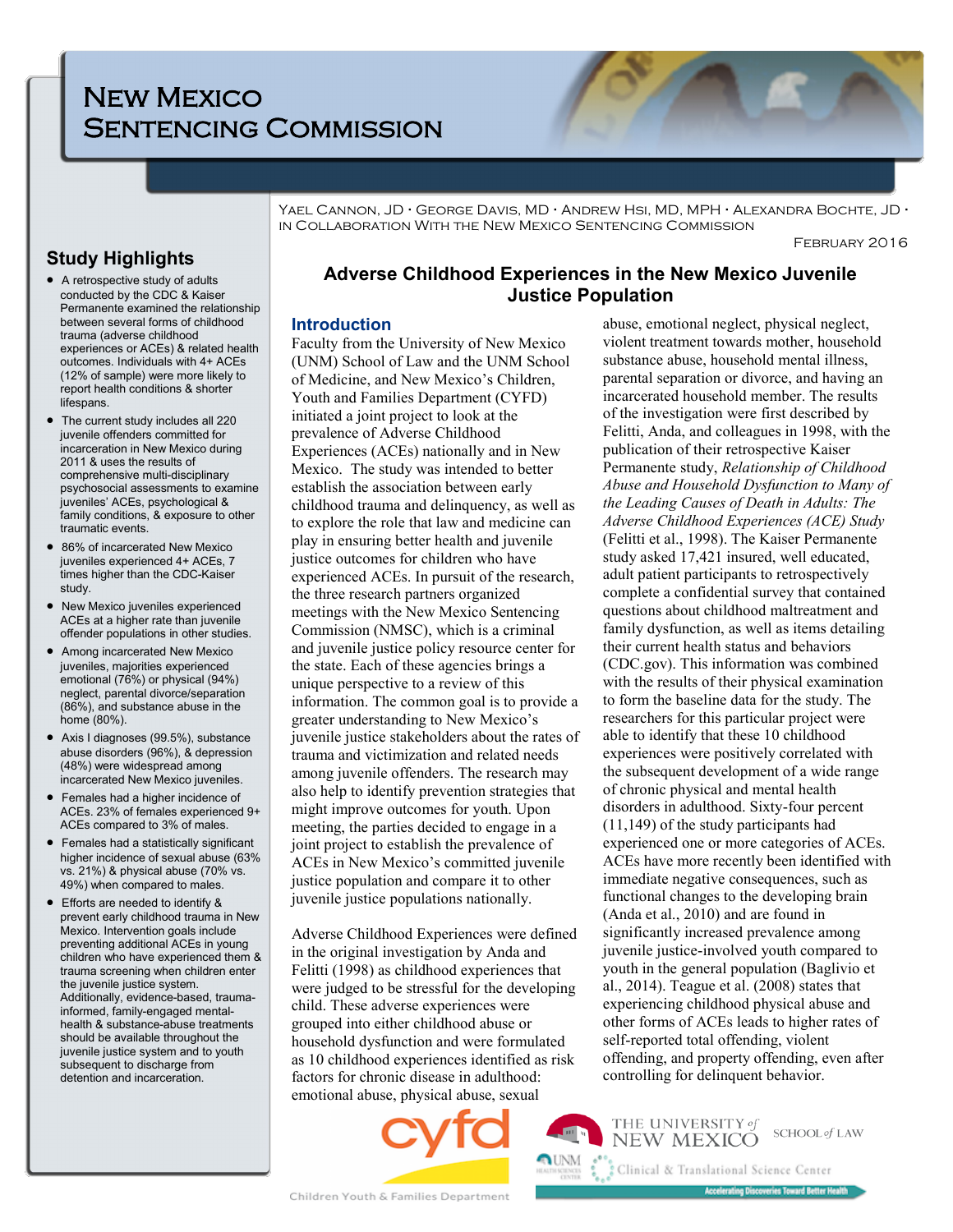| <b>Figure 1. Study Descriptions</b>                                                   |                                                            |                                                                                                                                                                                                                                                                                               |                                    |  |  |
|---------------------------------------------------------------------------------------|------------------------------------------------------------|-----------------------------------------------------------------------------------------------------------------------------------------------------------------------------------------------------------------------------------------------------------------------------------------------|------------------------------------|--|--|
| Name of Study                                                                         | Population<br>Description                                  | <b>Data Collection</b><br>Method                                                                                                                                                                                                                                                              | <b>Maximum</b><br><b>ACE Score</b> |  |  |
| Kaiser<br>Permanente                                                                  | 17,421 adult<br>patients                                   | Retrospectively complete a<br>confidential survey that<br>contained questions about<br>childhood maltreatment and<br>family dysfunction, as well<br>as items detailing their<br>current health status and<br>behaviors (self-report)                                                          | 10                                 |  |  |
| New Mexico<br>(2009) Behavior<br><b>Risk Factor</b><br>Surveillance<br>System (BRFSS) | Random<br>sample of<br>26,229 adults                       | Telephone survey (landline<br>and cellular, self-report)                                                                                                                                                                                                                                      | 8                                  |  |  |
| Florida<br>Department of<br>Juvenile Justice                                          | 64,329<br>referred<br>juvenile<br>offenders                | <b>Completed the Positive</b><br>Achievement Change Tool<br>by being directly asked<br>about their respective ACE<br>experiences (self-report)                                                                                                                                                | 10                                 |  |  |
| New Mexico<br>Juvenile Justice<br>Population                                          | 220 juveniles<br>committed for<br>incarceration<br>to CYFD | Psychosocial evaluation in<br>conjunction with collateral<br>information gathered from<br>previous treatment<br>programs, medical records,<br>and state child protective<br>service records, as well as<br>information gathered from<br>calls to quardians and<br>juvenile probation officers | 9                                  |  |  |

Florida is one of a few states that have looked at ACEs in juvenile justice-involved populations. A study was conducted by the Florida Department of Juvenile Justice to examine the prevalence of ACEs in a population of 64,329 juvenile offenders in Florida (Baglivio et al., 2014). An important finding in the Florida study revealed that increased ACEs scores correlated with increased risk to reoffend through the use of a risk-needs assessment called the Positive Achievement Change Tool (PACT). The PACT is an actuarial risk-needs assessment designed to assess a youth's overall risk to reoffend, as well as to rank criminogenic needs and dynamic risk factors (Baglivio et al., 2014). The PACT is adapted from the validated Washington State Juvenile Court Assessment (WSJCA), which has been in use since 1998. There are two versions of the PACT: a pre-screen and a full assessment. Both versions of the PACT produce a criminal history sub-score and a social history subscore. The pre-screen and full assessment produce the same scores because the questions used for scoring are identical in each tool. The reason for completing a full assessment was to gain a better understanding of the youth's situation and past experiences (Baglivio et al., 2014). The sample of youth in the Florida study were asked directly about their respective ACEs experiences. Baglivio (2014) and colleagues examined the prevalence of each ACE, the proportions of youth with different ACEs scores, and the prevalence rates across

genders. Ninety-seven percent (62,536) of the sample reported experiencing at least one ACE (Baglivio et al., 2014).

The Behavioral Risk Factor Surveillance System (BRFSS) is a collaborative project of the Centers for Disease Control and Prevention (CDC) and U.S. states and territories (CDC.gov). The BRFSS, administered and supported by CDC's Behavioral Surveillance Branch, is an ongoing data collection program designed to measure behavioral risk factors for the adult population (18 years of age or older) living in households (CDC.gov). The BRFSS was initiated in 1984, with 15 states collecting surveillance data on risk behaviors through monthly telephone interviews (CDC.gov). Over time, the number of states participating in the survey increased, so that by 2001, 50 states, the District of Columbia, Puerto Rico, Guam, and the Virgin Islands were participating in the BRFSS. (In this document, the term *state* is used to refer to all areas participating in the surveillance system, including the District of Columbia, Guam, the U.S. Virgin Islands, and the Commonwealth of Puerto Rico (CDC.gov).)

The objective of the BRFSS is to collect uniform, state -specific data on preventive health practices and risk behaviors that are linked to chronic diseases, injuries, and preventable infectious diseases that affect the adult population (CDC.gov). Factors assessed by the BRFSS include tobacco use, health care coverage, HIV/AIDS knowledge and prevention, physical activity, and fruit and vegetable consumption (CDC.gov). Data are collected from a random sample of adults (one per household) through a telephone survey. BRFSS is a surveillance system operated by state health departments in collaboration with CDC. Each month, trained interviewers using a standardized questionnaire collect data from a probability sample of the noninstitutionalized U.S. adult population residing in households with landline and cellular telephones (CDC.gov). The 2009 ACEs module consisted of 11 questions that yielded eight categories of ACEs (i.e., verbal abuse, physical abuse, sexual abuse, household mental illness, household substance abuse, domestic violence, parental separation/divorce, and incarcerated family members). These questions were adapted from large, validated survey instruments measuring the frequency of these ACEs. The ACEs module was implemented in five states (Arkansas, Louisiana, New Mexico, Tennessee, and Washington). Figure 1 describes the differences between the studies used in this analysis.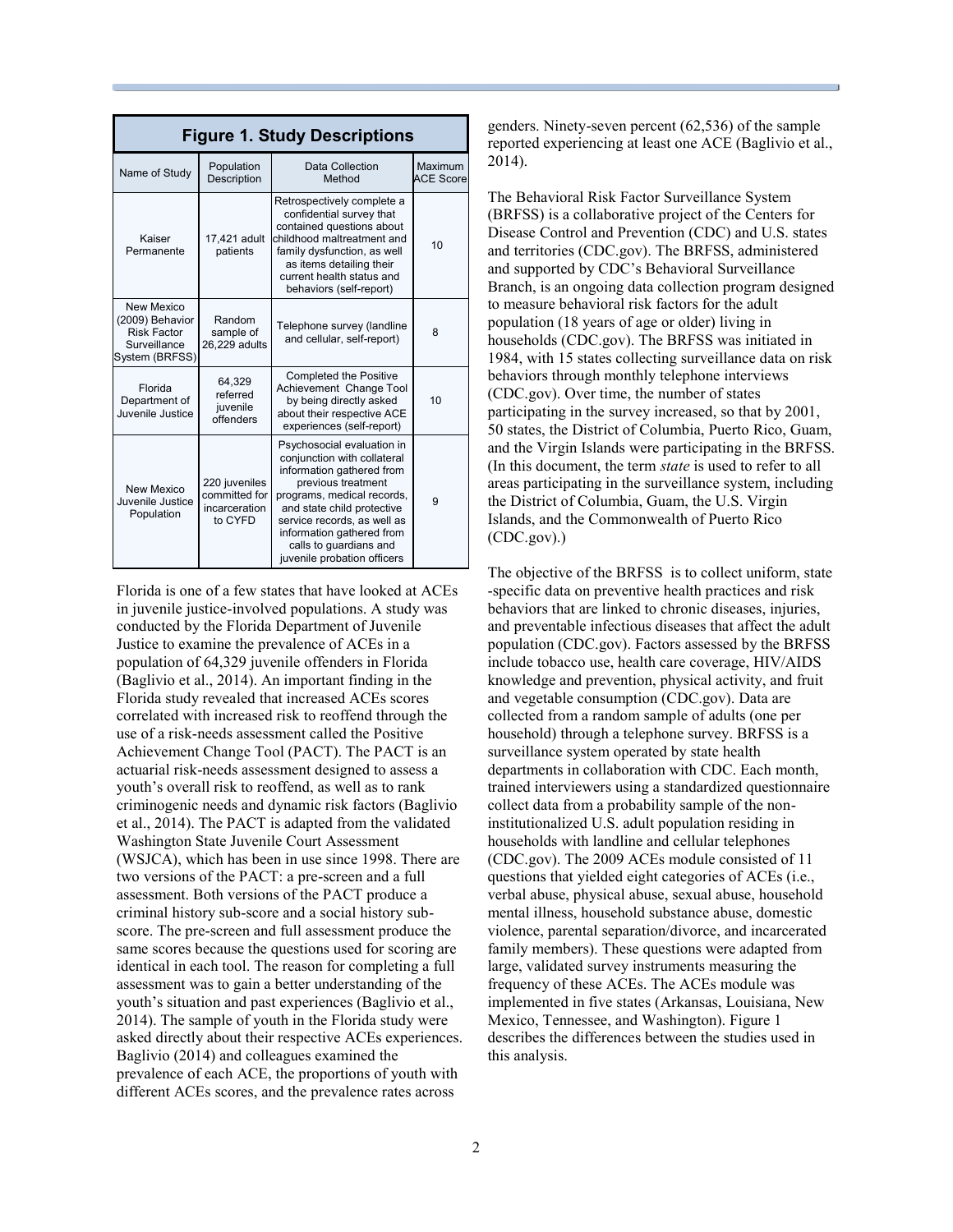The 2013 publication by the Northwestern Juvenile Project (Abram et al., OJJDP Juvenile Justice Bulletin, 2013) reported that out of a random sample of juveniles detained over a three-year period, 92.5% had experienced at least one traumatic event, 84% had experienced two, and 56.8% had been exposed to six or more traumatic events. Of these juveniles, 11.2% had met the criteria for Posttraumatic Stress Disorder sometime in the prior year. This study relied exclusively on subject self-reports since collateral information was not available and the families were not accessible. Presumably some of these limitations were imposed by the shorter-term stays of detained juveniles as opposed to an incarcerated sample.

#### **Literature Review**

The original ACEs study by Felitti et al.(1998) and the BRFSS study provide useful comparison data to this study in that they provide baselines for ACEs prevalence among the general population. The data in the Florida study by Baglivio et al. provides useful comparisons in regards to the prevalence of ACEs in the juvenile justice population. In this section, the authors provide greater detail for the ACEs study, comparative literature, and studies related to intervention for juveniles at risk of entry to the juvenile justice system.

Review of Anda and Felitti's original ACEs study highlighted several significant findings. Health risk behaviors occurred much more among those individuals with higher numbers of ACEs. For example, among individuals with zero ACEs, 1% (3,861) of the group had four or more health risk behaviors compared to the 56% who had no risk behaviors such as smoking, severe obesity, physical inactivity, depressed mood, suicide attempt, alcoholism, any drug use, injection drug use, more than 50 lifetime sexual partners, or a history of a sexually transmitted disease. By comparison, among individuals who had experienced four or more ACEs, there was a seven-fold greater rate of having four or more health risk issues such as smoking, depressed mood, alcoholism, and other health risk behaviors compared to the14% with four or more ACEs who had no health risk behaviors.

In summary, the ACEs research was the first to link poorer health status found at a preventive health clinic evaluation to high-risk health behaviors correlated with patients' recall of severe adverse childhood experiences before age 18. The researchers found a "dose-response relationship between the number of childhood exposures and the following disease conditions: ischemic heart disease, cancer, chronic bronchitis or

emphysema, history of hepatitis or jaundice, skeletal fractures, and poor self-rated health." These health conditions represented many of the major causes of disability and death in the largely Caucasian, middle class, middle aged, and well-educated patients covered by the Kaiser insurance plan. Experiences of ACEs often start in the first decade of life and the effects of these events persist as toxic stress in the lives of children. The toxic stress arising from the effects of ACEs helps explain the significance of the impact of suffering four or mores ACEs in early childhood that lead to involvement in greater numbers of health risk behaviors in youth. Greater health risk behaviors lead to lifelong poorer health outcomes, with those having more ACEs experiencing more of the conditions that lead to early morbidity and death.

The association between early child maltreatment and delinquency has been firmly established in the literature. A comparison study between 908 children with documented maltreatment and 667 children without such abuse indicated a 59% increase in delinquency arrest for the maltreated sample (Widom and Maxfield, 2001). Another study found abused and neglected children to be 11 times more likely to be arrested for criminal behavior (English, Widom, and Brandford, 2004). Females and males have been independently studied and a similar association between abuse and delinquency was verified across genders (Frias-Armenta, 2002; Lansford et al., 2007). The linkage between delinquency and prior abuse is reproduced with some significant degree of correlation in the overwhelming majority of studies that examine the issue.

The mechanism of the association between childhood abuse and delinquency has been linked to impaired early neurodevelopment. Over the course of the last two decades, progress in developmental brain science has documented the damage done by early neglect and abuse to critical neuro-regulatory systems that are normally established during sensitive early developmental periods (Anda et al., 2006; Gutman and Nemeroff, 2002). Early childhood maltreatment also negatively alters critical neurotransmitter systems that are necessary for social attachments and affect regulation (Bennett, 2002; Caldji, 2000). The development of these attachment and regulatory capacities depends upon the consistent support of the primary caretaker and the environment, and is mediated by extraordinarily complex interactions between neuroendocrine systems and expanding neural networks (Perry and Pollard, 1998; Teicher, 2003). The impairment of these regulatory systems is in turn related to aggression, substance abuse, and delinquency itself.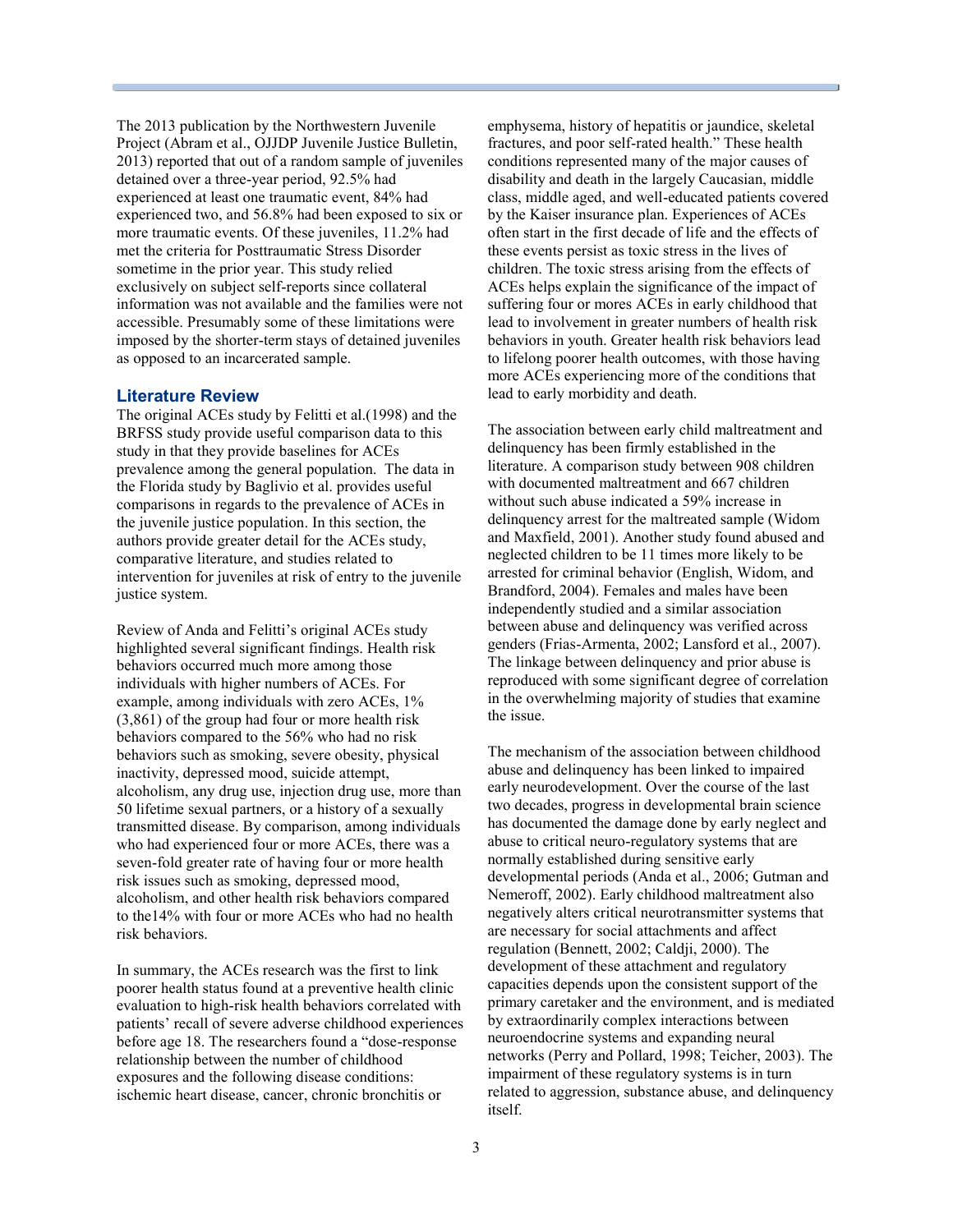Although there are studies that focus on the consequences of specific traumatic exposures such as sexual abuse or domestic violence, there is limited research that attempts to quantify or describe the degree and full range of early maltreatment that often precedes delinquent behavior. There are fewer studies that still employ the specific categories of Adverse Childhood Experiences defined in the original ACEs study (Felitti et al., 1998). The Chicago Northwestern Juvenile Project and the Florida Department of Juvenile Justice ACE study, both described in the introduction, examine the presence of trauma in different subsets of the juvenile justice population. The Chicago study examined 1,829 juveniles detained in Chicago over a three-year period and assessed them for self-reported trauma and the presence of PTSD (Abram et al., 2013), and a recent study of 64,329 high-risk delinquents in Florida (Baglivio et al., 2014) estimated ACEs exposure from the results of the PACT risk-assessment instrument. A 2010 pilot study of youth referred to the Massachusetts Alliance of Juvenile Court Clinics (MAJCC) found the median number of ACEs to be five, with more than 63% having more than four (MAJCC 2010). This estimate is presumably higher because it is a clinic-referred population, but the findings are similar to the number of ACEs the present study also found in an incarcerated population.

#### **Methods**

The data set used for this study is gathered from the initial psychosocial evaluations of 220 juveniles who were committed for incarceration to the custody of the New Mexico CYFD during the calendar year of 2011. The sample includes all males and females between the ages of 13 and 18 who were committed to the CYFD's Juvenile Justice Services facilities during that time period, regardless of the offense(s) that led to their commitment or their sentences, without any preliminary selection screening other than the commitment itself, and therefore represents the complete universe of New Mexico delinquents who reached that advanced level of system penetration in a single year.

The written psychosocial evaluation that is performed on each adolescent who is committed for incarceration is based in part on independent intake interviews performed by psychological diagnosticians and psychiatry, education, medical, and behavioral health staff. The final written evaluation also incorporates collateral information gathered from previous treatment programs, medical records, and state child protective service records, as well as information gathered from calls to guardians and juvenile probation officers. All self-report and interview findings are compared to

previous records, including psychological and educational testing records and to the interviews of all the other disciplines. At the completion of the initial three-week evaluation period, professionals from all of these disciplines gather on each case to compare information, finalize recommendations, and reach a consensus diagnosis and treatment plan based upon the findings.

The diagnostic psychosocial evaluations for each adolescent were then examined by a trained reviewer who determined the presence or absence of nine out of 10 of the original ACEs from the Kaiser-CDC ACEs study. The last factor, which represented the presence of mental illness in the family, was omitted because the ability to determine the presence or absence from available records was not considered adequate for accuracy. Data was also collected on additional conditions/traumatic events, including:

- Psychological conditions: self-injury, suicide attempt by the child, diagnosis of depression (any diagnosed depressive condition at the time of admission) or PTSD, Substance Abuse Disorder based on Diagnostic and Statistical Manual-Fourth Edition (DSM-IV) criteria, Axis One diagnosis based on DSM-IV criteria, or prior identification of special education eligibility;
- Family conditions: substantiated or unsubstantiated protective services reports, child's prenatal drug or alcohol exposure, child raised by a non-biological parent with no CYFD involvement, or having an out-of-home placement (residential treatment center, treatment foster care, group home, or psychiatric hospital); and
- Other conditions or traumatic events: teen pregnancy, teen father, obesity, witnessing a death or murder and death of a friend or family member.

Each ACE was recorded and treated as a dichotomous variable (coded yes or no). Any indication of a yes was counted as a positive ACE and included in the summary ACEs scores. Because the study used secondary analysis of de-identified data, no consent from the youth was required. Institutional Review Board (IRB) approval was obtained from the UNM IRB.

NMSC performed a secondary data analysis of this existing database. Variables were recoded in order to combine the values of the variables into fewer categories. After recoding, cross-tabulations were run in order to get frequencies and percentages of the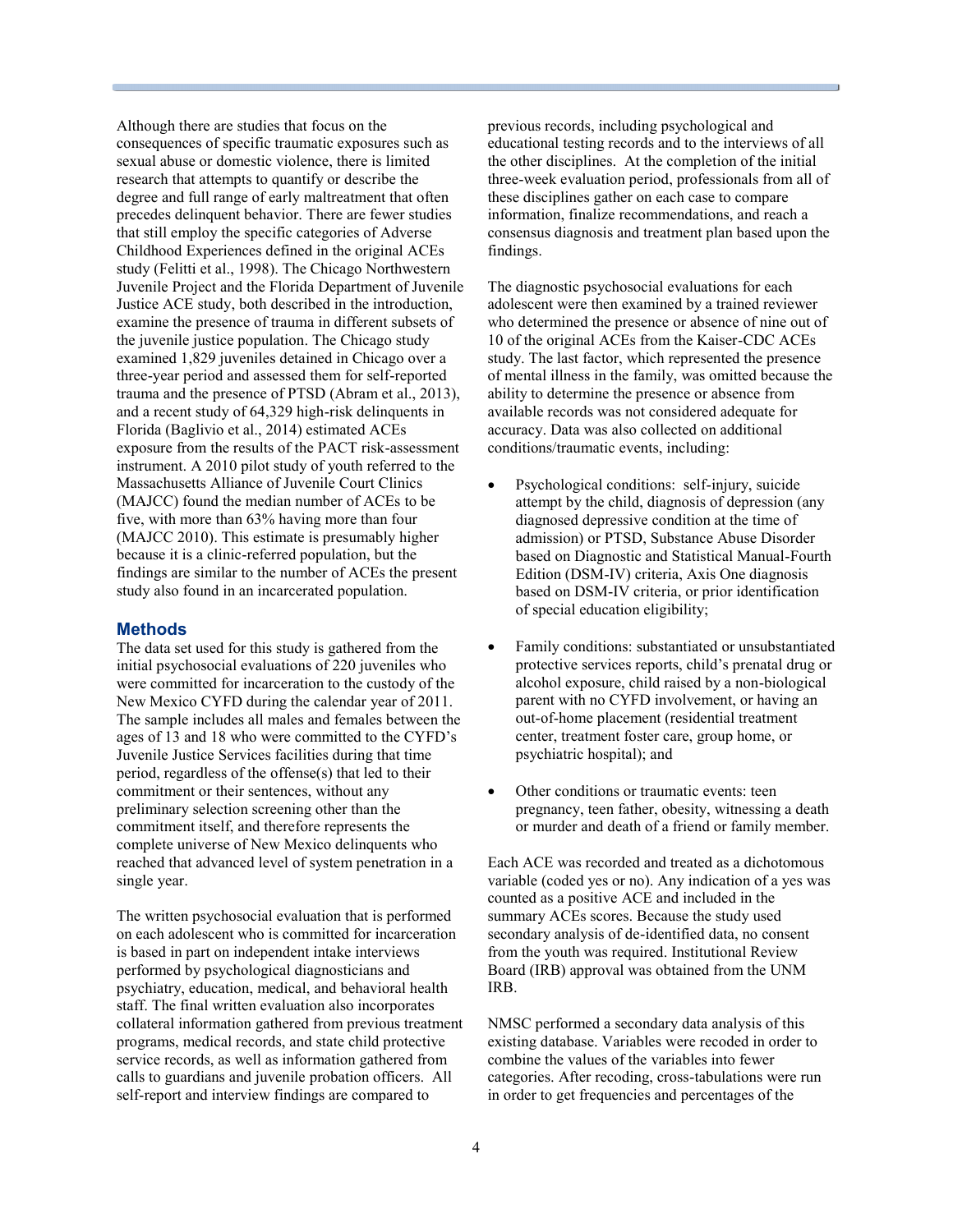

recoded variables. This present methodology can usefully be compared to other relatively recent studies of juveniles in various stages of involvement in the delinquency system.

Baglivio et al., (2014) looked at all juveniles who had received an official referral to the Florida Department of Juvenile Justice over a six-year period and who had been administered the PACT ) full assessment after being pre-screened for high likelihood to reoffend by the PACT short version, as discussed above. Only those juveniles who had reached 18 years of age by the end of the collection period were included. As was the case with the Northwestern study, this study relied on self-report in response to a structured assessment risk tool rather than a multidisciplinary clinical assessment with supplementation by family report and historical records, as in this study. The Northwestern study sought to determine exposure to trauma and subsequent PTSD, whereas both the Florida and the New Mexico study seek to determine the number of ACEs using either clinical or self-report data.

An analysis was performed to determine if youth with specific psychological conditions, family trauma, or exposure to other traumatic events had higher overall ACE scores compared to youth who did not have those conditions.

#### **Findings**

The sample was predominately male, 86.4% (190), while females comprised 13.6% (30) of the sample. Figure 2 illustrates the prevalence rates of each ACE indicator by gender. Looking at individual ACEs indicators, we see they vary from a low of 21% male prevalence for sexual abuse to a high of 100% female prevalence for physical neglect. The most prevalent ACEs indicator was the same for both males and females: physical neglect (93% and 100%, respectively) followed by parental divorce or separation (90% and 85%, respectively). The least commonly reported ACEs indicator for males were sexual abuse and physical abuse, while the lowest for females were family violence/domestic violence and having an incarcerated household member. Sexual abuse was experienced three times more frequently by females than by males (63% and 21%, respectively).

Figure 3 on page 6 illustrates the prevalence of ACE scores in the current study by gender. Only 0.5% of the males and 0% of the females experienced no ACEs. Approximately 3.7% of the males reported just one ACE compared to 0% of the females. Of the males, 74.8% had exposure to five or more ACEs, compared to 86.6% of the females. These results indicate female youth in the New Mexico sample had a higher average number of ACEs than males, which is consistent with the Florida ACEs study.

Figure 4 on page 7 illustrates the vast difference from the sample of adults in the original ACEs study (Felitti et al., 1998), the 2009 New Mexico BRFSS survey, the Florida juvenile ACEs study, and the sample of juveniles in the current ACEs study. When comparing ACEs scores across studies it should be noted that each study had a different maximum ACEs score. The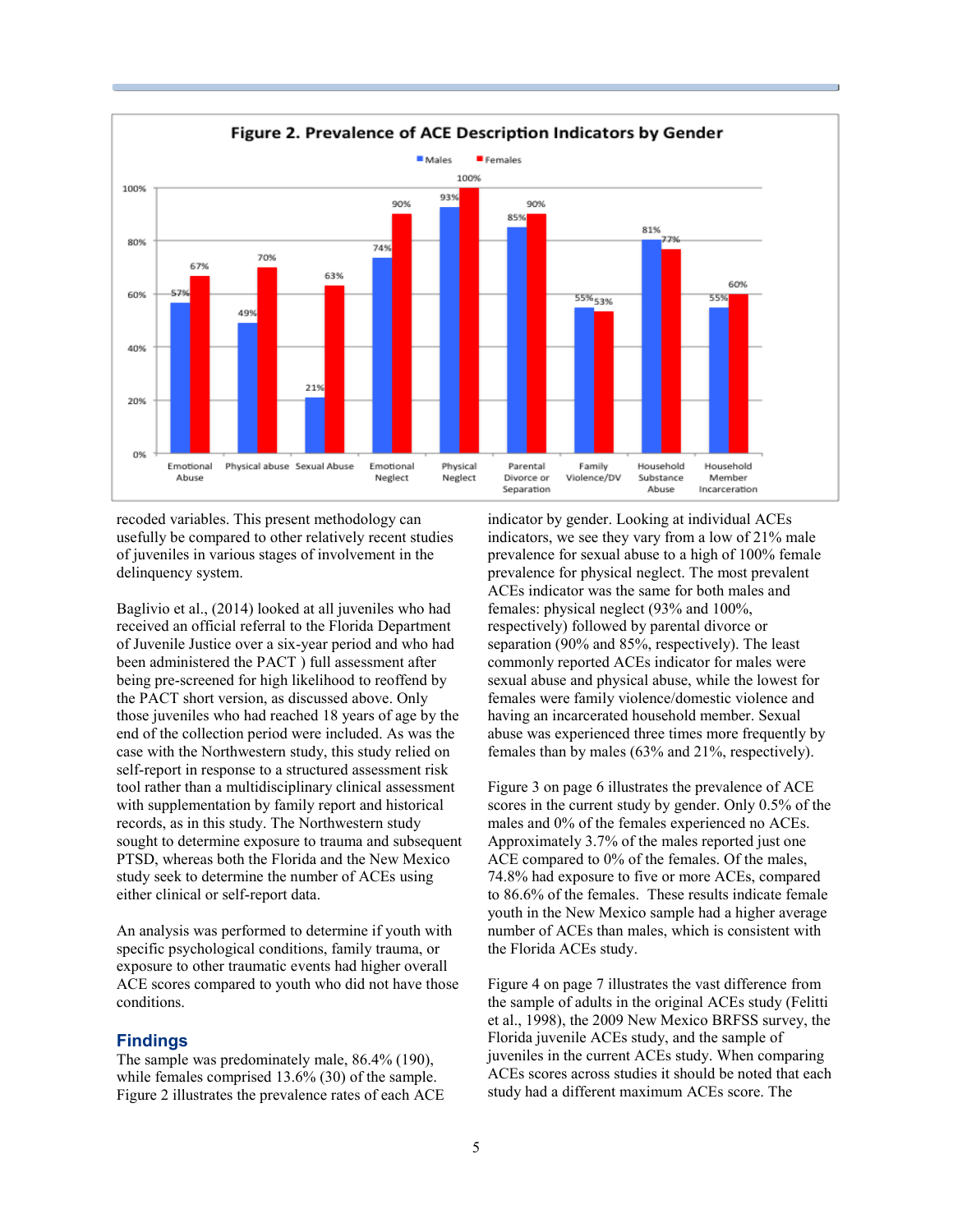

Kaiser Permanente and Florida studies have a maximum ACE score of 10, while the New Mexico BRFSS and New Mexico's juvenile justice facilities studies had a maximum ACE score of 8 and 9, respectively.

As illustrated in Figure 4 on the following page, New Mexico juvenile offenders are 36 times less likely to have experienced zero ACEs (1% compared to 36%) and seven times more likely to have four or more ACEs (86% compared to 12%) than Felitti and Anda's Kaiser Permanente study. New Mexico juvenile offenders are three times less likely to have experienced zero ACEs (1% compared to 3%) and nearly two times more likely to have four or more ACEs (86% compared to 50%) than the Baglivio (2014) ACEs study. The results suggest that the juvenile offenders in the current New Mexico study were significantly more likely to have ACE exposure and to have multiple ACEs exposures than the adults in the Kaiser Permanente study and juveniles in the Florida study. A possible reason for the difference in ACEs exposures between Florida and New Mexico is the sampling frame since the New Mexico sample consisted of only committed juveniles while the Florida sample that included all juveniles who were referred. CYFD believes the in-depth psychosocial evaluation of the New Mexico study better revealed the full extent of the adverse experiences.

Figure 5 on page 8, shows the offense that led to the commitment. The primary reason juveniles were

committed to the detention facility was due to probation violations, with 55% (104) of the males and 80% (24) of the females committed for a probation violation. Violent offenses for males 23% (44) and females 7% (2) and property crimes for males 12% (23) and females 7% (2) were the next most committed offenses. Public order offenses for males 5% (10) and females 3% (1) and drug-related offenses for males 5% (9) and females 3% (1) were the offenses for which the juveniles were incarcerated least often.

Table 1 in Appendix A illustrates the frequency of the percentage of youth who were coded as having experienced the additional variables collected: specific psychological conditions, family conditions, or exposure to other conditions or traumatic events relative to those who did not experience the condition. Table 2 in Appendix A presents only the statistically significant findings count for each juvenile as having experienced the listed conditions along with the mean ACEs score. In this study, the highest ACEs score possible was 9. In all cases, the mean ACEs score was higher for youth who experienced those additional conditions. Figure 1 on page 2 contains a description of the population, how the data was collected, and the maximum ACEs score for each data set.

#### **Conclusion**

PREVENTION OF ACES AND PATH TO DELINQUENCY Nearly all of the youth whose histories were examined for this study experienced some form of adverse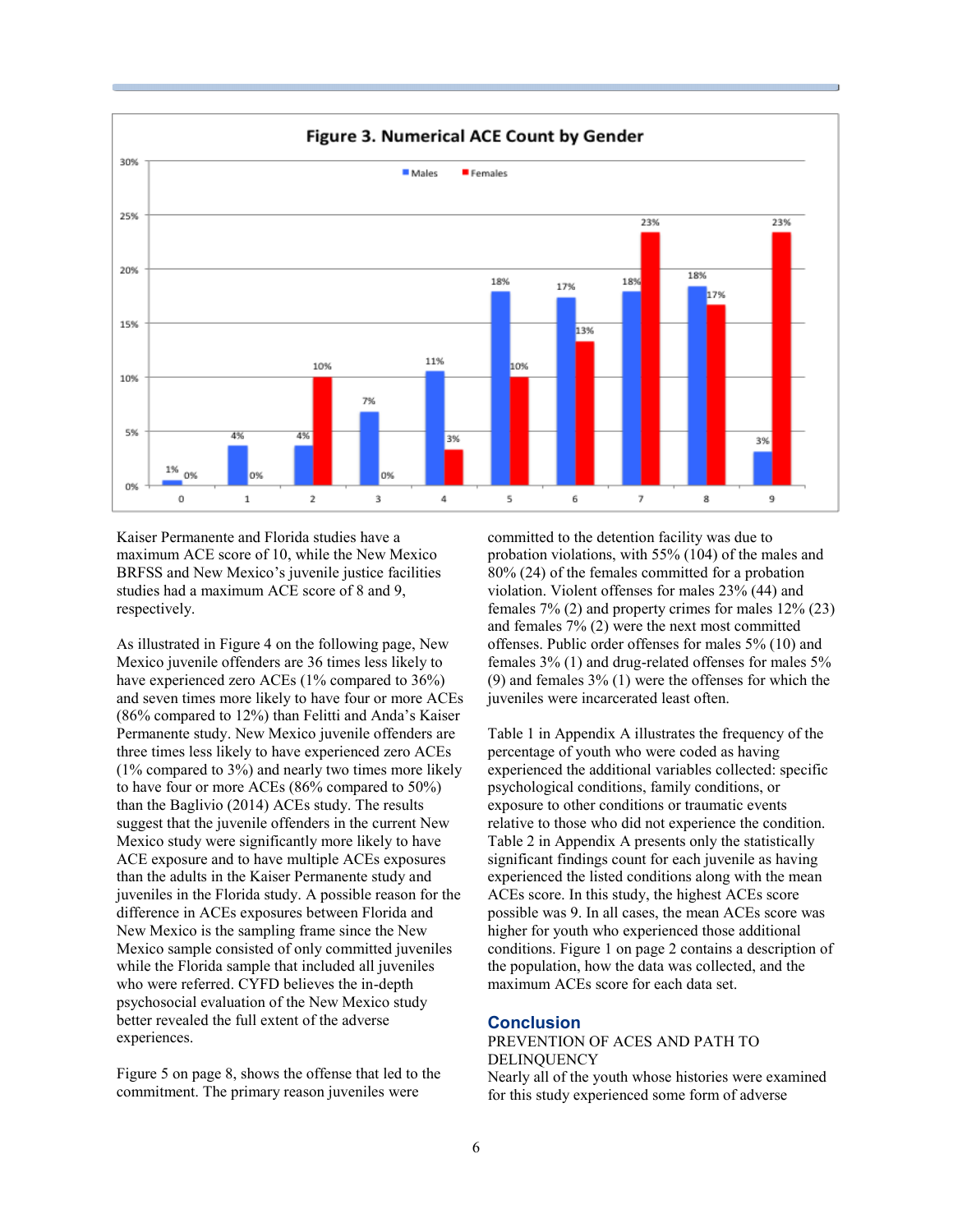

childhood experience in their lives, with more than 99% having experienced at least one ACE. Moreover, the data indicates that many of the juveniles in state custody in the data sample experienced numerous ACEs during their childhood, with more than 86% having experienced four or more of these traumatic events, compared to only 12% of participants in the original ACEs study. As indicated in Table 1 in Appendix A, many of these youth also experience related psychological conditions, such as PTSD, depression, and substance abuse disorder. Prior ACEs studies have also found high rates of subsequent mental health and substance abuse conditions, such as illicit drug use and addiction, among those who experienced more than four ACEs in childhood (Dube et al., 2003). The New Mexico Legislative Finance Committee's April 2014 report entitled *Evidence-Based Programs to Reduce Child Maltreatment* provides useful recommendations on programs that are proven to result in reduced childhood maltreatment, such as homevisiting programs.

The high number of ACEs experienced by many youth in the study sample also indicates the need to identify trauma and the related health and mental health needs of children and families as early as possible to reduce the number of ACEs and poor outcomes experienced by children. New Mexico's J. Paul Taylor Early Childhood Taskforce, CYFD, and other state entities are exploring ways to create a system of care that would ensure early identification of childhood trauma

and provision of necessary related treatment. More research needs to be conducted to determine how to best identify childhood trauma experienced by individual children as early as possibly to ensure that further trauma for those children can be prevented.

Once trauma has been identified, children and families can benefit from an assessment of related health and mental health needs and early treatment that can help to prevent further trauma and provide stability to children and families. Such support might help to avert eventual entry into the juvenile justice system. Faculty from the UNM School of Medicine and UNM School of Law, including two of the authors of this report, have developed one such program. The UNM Health Sciences Center's FOCUS program provides multigenerational, multi-disciplinary medical and wraparound services and home-based early intervention services, integrated with civil legal services through the UNM medical Legal Alliance, to prevent further trauma and ensure better outcomes for children who experienced prenatal drug exposure and are therefore born with at least one ACE (household substance abuse) household substance abuse. The findings from this report confirm the need to continue to develop programming to identify and address trauma and related health and mental health needs as early as possible in the lives of New Mexico's children.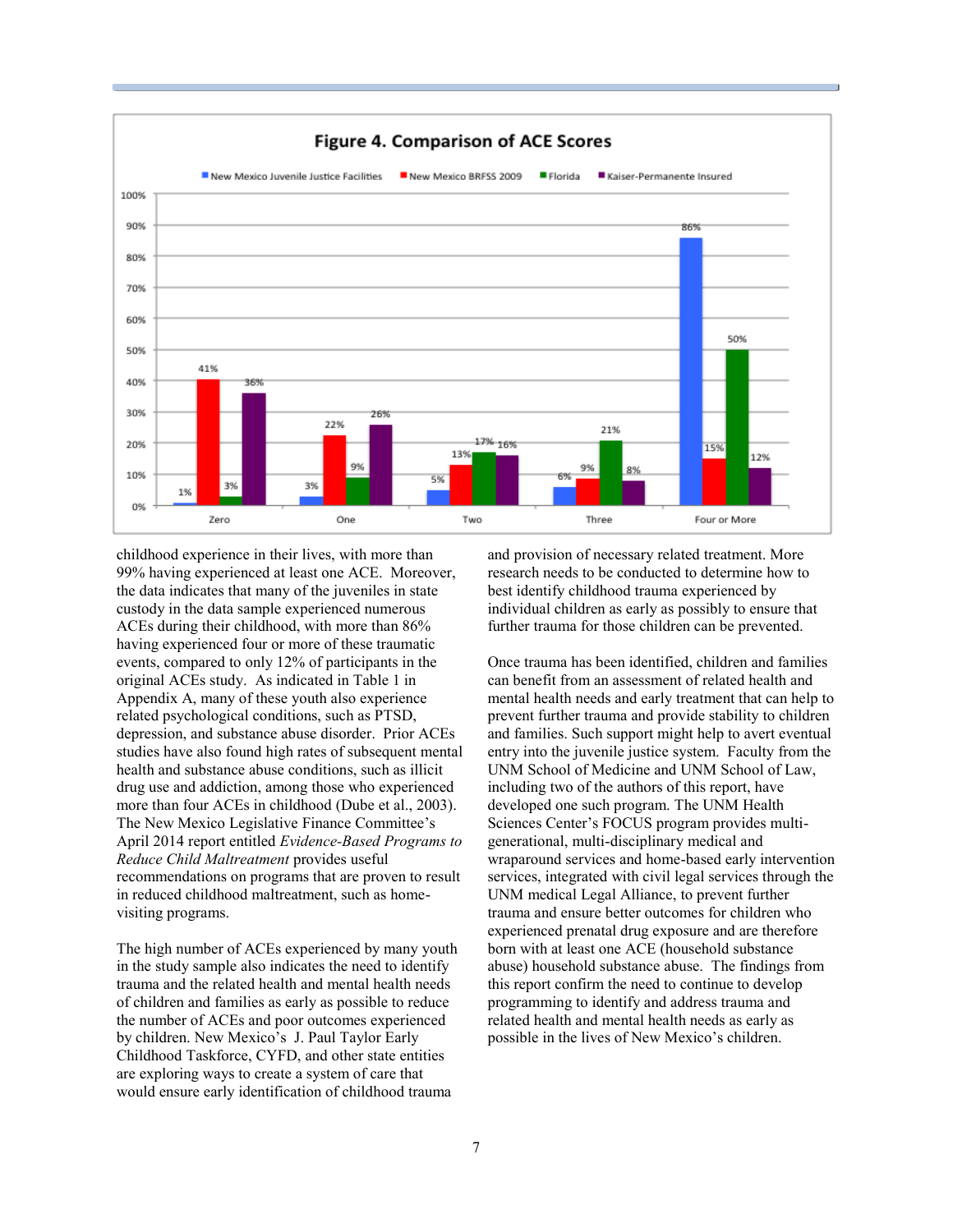

#### SCREENING FOR TRAUMA AND MENTAL HEALTH AND SUBSTANCE ABUSE TREATMENT NEEDS OF YOUTH IN THE JUVENILE JUSTICE SYSTEM

There are lessons to be drawn from the methodology of this study. The trauma histories, including specifically the presence or absence of ACEs, were gathered from the combined evaluations of up to five different professionals from different disciplines. This information was compared to historical collateral information from child protective services, previous treatment, and contact with guardians. The varying estimates of trauma in the juvenile justice population raises important questions about the most accurate methods of gathering trauma history information. Selfreport of trauma by juveniles can provide quite different information depending upon the nature of the trauma and the skill of the interviewer. Moreover, memory of trauma can be fragmentary and undependable with the possibility of underreporting generally more likely than over reporting (Anda et al., 2005). It stands to reason that the most accurate information will be obtained by comparison to historical child protective and legal records.

Given that trauma is pervasive in this population, consistent and intensive screening processes would help to highlight need and better target services. Since not every adolescent involved with the juvenile justice system can be evaluated with the same intensive process as is performed on incarcerated youth, the application of a single validated screening instrument

to populations at risk could simplify and standardize the assessment process.

## FACILITY TREATMENT PROGRAMS AND MODALITIES

The pervasive experience of trauma for children in the delinquency system provides an unmistakable direction for the type of care these adolescents will require during any periods of involvement with the juvenile justice system. This is especially true if they are to escape continued involvement or further penetration into the criminal justice system. Research has linked early trauma itself to poor impulse control, impaired affect regulation, and a propensity to abuse substances, which constitute the core symptoms of delinquency (Anda et al., 2006; English, Widom, and Brandford, 2004; Caspi et al., 2002). Therefore, if the delinquent course is to be altered, the deficits and symptoms caused by the traumatic experiences of these youth will need to be addressed by specifically designed treatments. Although there are evidence-based treatments that have been developed for early childhood trauma, these need to be better operationalized for application to the delinquent population. The factors that distinguish trauma treatment for the delinquent population from treatments for more typical PTSD are primarily due to the pervasive and early nature of their trauma and the deficits in their early caretaking (Ford et al., 2013).

Consequently, treatment modalities designed for delinquents should address damage resulting from early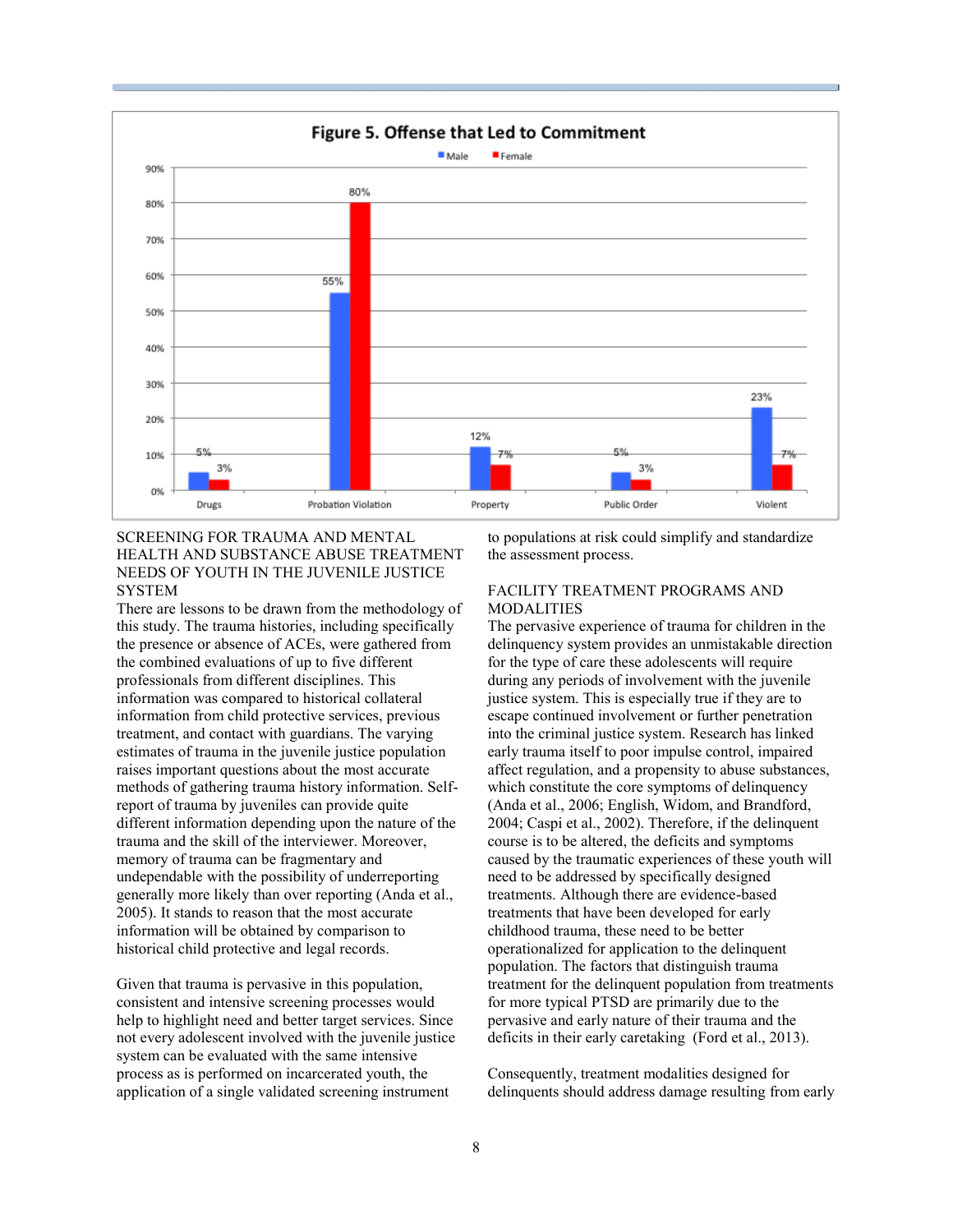childhood trauma to those core regulating capacities (Anda et al., 2005; Heim and Nemeroff, 2001; Teicher, 2000). Moreover, given that the results of this study indicate high rates of trauma related to household situations, such as household substance abuse and family violence, treatment for these juveniles should engage their families to the greatest extent possible. Over the last several years, CYFD has committed itself to providing training in trauma-informed treatments both internally as well as to community providers. Because of its responsibility to care for populations that are particularly traumatized, such as children involved in the protective services and juvenile justice systems, CYFD has raised the quality requirements for traumainformed care for children. The national epidemic of excessive medication use in the welfare population is directly related to the traumatic histories of these children, and therefore the agenda to improve the quality of trauma-informed care goes hand in hand with CYFD's simultaneous efforts to reduce unwarranted medication use in the delinquent population (Government Accountability Office, HHS Guidance in Psychotropic Medications, 2011). Curtailing the culture of medication overuse and advancing the skills of community providers is both a long-term commitment as well as an ongoing monitoring requirement for CYFD. Further research should explore how to best build on current efforts to develop a trauma-informed system of care for delinquency-involved youth in the state.

Because experience shows that only a minority of delinquent adolescents require incarceration due to being a public safety risk, trauma-informed services should be available for this population while they are still in the community for the specific purpose of diverting youth away from incarceration-based treatment (Shelden, OJJDP Bulletin, 1999; Kurlychek, Torbet, and Bozynski, OJJDP Bulletin, 1999). As indicated in Figure 5, the majority of the youth were incarcerated because of a probation violation. Community alternatives to incarceration should be studied and designed to include various types and intensities of trauma-informed care. These same trauma -informed treatments should follow adolescents into juvenile facilities when community-based intervention fails to avert the need for incarceration. In all phases of delinquent trauma treatment, the programs should include an emphasis on basic life skills, independent living, and vocational training in an effort to provide adolescents with alternatives to previous criminal activities.

POST-COMMITMENT TREATMENT NEEDS Planning for aftercare of juveniles housed in New Mexico's juvenile justice facilities starts with the recognition that the juveniles come from a background of elevated family stresses, as indicated in Figure 2. More than 85% come from families with parents separated or divorced. This suggests that upon returning home, the young person will navigate complex relationship issues with one or more parental figures with differing degrees of parental involvement. More than 75% of the juveniles experienced families affected by substance-use disorders, information that should guide discussions of how the young person will remain safe and not experience environmental triggers to revisit their own use of legal and illicit substances. Females, as shown in Figure 3, reported greater prevalence of different types of ACEs than males, with 10% of females experiencing two ACEs compared to 3% of males and 23% of females having nine compared to 3% of males. Females may need higher levels of behavioral health support than males to address the unresolved trauma experienced before commitment.

The youth who have experienced more than six ACEs at time of commitment have greater risks for PTSD, depression, self-injury, and suicide attempts, indicating the need for consistent mental and behavioral health care, as indicated in Table 1 of the appendix. A significant measure reported in Table 1 of the appendix is the fact that 96.4% of youth committed to New Mexico's juvenile justice facilities have identified substance use disorders. While they may successfully become substance-free during their commitment, most of these young people will need ongoing treatment, including counseling and possible medication-assisted treatment, particularly for opioid substance use disorder. Due to the lifelong chronic nature of substance-use disorders, individuals receiving treatment should plan for transition from children's behavioral health to service for adults with a period of designed connection and without interruptions due to insurance considerations. This is particularly important given that a majority of youth were incarcerated for issues of violation of their conditions of probation as seen in Figure 5. The data generated from the cohort of youth committed to New Mexico's juvenile justice facilities in 2011, obtained and organized through a careful methodological review of corollary information, provide strong support for implementation of a comprehensive system of care after commitment for youth with high levels of ACEs.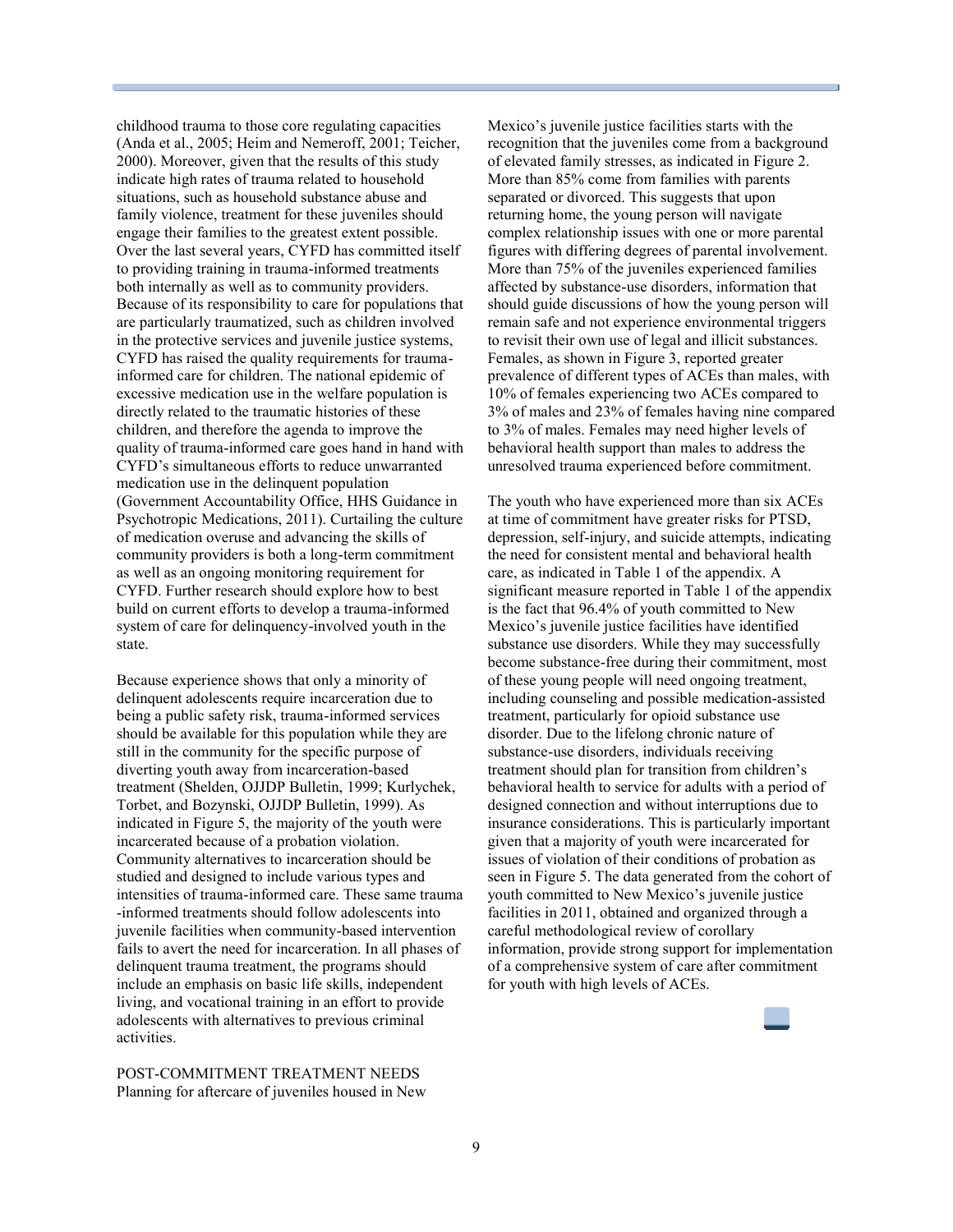#### **References**

Abram, K.M, Teplin, L.A, King, D.C, Longworth, S.L, Emanuel, K.M, Romero,E.G, McClelland, G.M, Dulcan, M.K., Washburn, J.J, Welty, L.J, and Olson, N.D. (2013), [PTSD, Trauma, and Comorbid](http://www.ojjdp.gov/pubs/239603.pdf)  [Psychiatric Disorders in Detained Youth. Office of](http://www.ojjdp.gov/pubs/239603.pdf)  [Juvenile Justice and Delinquency Prevention Juvenile](http://www.ojjdp.gov/pubs/239603.pdf)  [Justice Bulletin,1](http://www.ojjdp.gov/pubs/239603.pdf)-14.

[Adverse Childhood Experiences \(ACEs\) Data](http://www.kidsandthelaw.org/resources/Vulnerabilities%2010.21.13.pdf)  [Collection in Massachusetts Juvenile Court Clinics](http://www.kidsandthelaw.org/resources/Vulnerabilities%2010.21.13.pdf)  Pilot Project: 2012-[13 Initial Findings.](http://www.kidsandthelaw.org/resources/Vulnerabilities%2010.21.13.pdf) Massachusetts Alliance of Juvenile Court Clinics. April 2013

Anda, R. F, Butchart, A, Felitti, V. J, & Brown, D. W. (2010). [Building a framework for global surveillance of](https://www.researchgate.net/publication/44672481_Building_a_Framework_for_Global_Surveillance_of_the_Public_Health_Implications_of_Adverse_Childhood_Experiences)  [the public health implications of Adverse Childhood](https://www.researchgate.net/publication/44672481_Building_a_Framework_for_Global_Surveillance_of_the_Public_Health_Implications_of_Adverse_Childhood_Experiences)  [Experiences.](https://www.researchgate.net/publication/44672481_Building_a_Framework_for_Global_Surveillance_of_the_Public_Health_Implications_of_Adverse_Childhood_Experiences) American Journal of Preventive Medicine, 39, 93–98.

Anda, R.A, Felitti, V.J, Bremner, J.D, Walker, J.D, Whitfield, C, Perry, B.D, et al. (2006). [The Enduring](http://link.springer.com/article/10.1007%2Fs00406-005-0624-4)  [Effects of Abuse and Related Adverse Experiences in](http://link.springer.com/article/10.1007%2Fs00406-005-0624-4)  [Childhood: A convergence of evidence from](http://link.springer.com/article/10.1007%2Fs00406-005-0624-4)  [neurobiology and epidemiology.](http://link.springer.com/article/10.1007%2Fs00406-005-0624-4) European Archives of Psychiatry and Clinical Neuroscience, 256,174–186.

Baglivio, M, Epps, N, Swartz, K, Sayedul Huq, M, Sheer, A, Hardt, N. (2014) [The Prevalence of Adverse](http://www.journalofjuvjustice.org/JOJJ0302/article01.htm)  [Childhood Experiences \(ACE\) in the Lives of Juvenile](http://www.journalofjuvjustice.org/JOJJ0302/article01.htm)  [Offenders.](http://www.journalofjuvjustice.org/JOJJ0302/article01.htm) Journal of Juvenile Justice, Vol 3. Issue 2, 1 -23.

Bennett AJ, Lesch KP, Heils A, Long JC, Lorenz JG, Shoaf SE, Champoux M, Suomi SJ, Linnoila MV, Higley JD, (2002). **Early Experience and Serotonin** [Transporter Gene Variation Interact to](http://www.nature.com/mp/journal/v7/n1/full/4000949a.html) [Influence Primate CNS Function.](http://www.nature.com/mp/journal/v7/n1/full/4000949a.html) Molecular Psychiatry, 7, 118–122.

Caldji C, Francis D, Sharma S, Plotsky PM, Meaney MJ, (2000). [The Effects of Early Rearing Environment](http://www.nature.com/npp/journal/v22/n3/full/1395434a.html)  [on the Development Of GABA and Central](http://www.nature.com/npp/journal/v22/n3/full/1395434a.html)  [Benzodiazepine Receptor Levels and Novelty Induced](http://www.nature.com/npp/journal/v22/n3/full/1395434a.html)  [Fearfulness in the Rat.](http://www.nature.com/npp/journal/v22/n3/full/1395434a.html) Neuropsychopharmacology, 22, 219–229.

Center for Disease Control and Prevention (2015). Injury Prevention & Control: Division of Violence Prevention. Retrieved from: [http://www.cdc.gov/](http://www.cdc.gov/violenceprevention/acestudy/about.html) [violenceprevention/acestudy/about.html](http://www.cdc.gov/violenceprevention/acestudy/about.html)

English, D. J, Widom, C. S, & Brandford, C. (2004). [Another look at the effects of child abuse](https://www.ncjrs.gov/pdffiles1/jr000251g.pdf)*. National Institute of Justice Journal*, 251, 23-24.

Felitti, V.J, Anda, R.F, Nordenberg, D, Williamson, Spitz, A.M, Edwards, V, Koss, M.P, Marks, J.S. (1998). [Relationship of Childhood Abuse and](http://www.sciencedirect.com/science/article/pii/S0749379798000178) 

[Household Dysfunction to Many of the Leading Causes](http://www.sciencedirect.com/science/article/pii/S0749379798000178)  [of Death in Adults: The Adverse Childhood](http://www.sciencedirect.com/science/article/pii/S0749379798000178)  [Experiences \(ACE\) Study.](http://www.sciencedirect.com/science/article/pii/S0749379798000178) American Journal of Preventive Medicine, 14(4), 245–258.

Frias-Armenta, M., (2002). Long-[Term Effects of](https://www.ncjrs.gov/App/publications/abstract.aspx?ID=208508)  [Child Punishment on Mexican Women: A Structural](https://www.ncjrs.gov/App/publications/abstract.aspx?ID=208508)  [Model. Child Abuse & Neglect,](https://www.ncjrs.gov/App/publications/abstract.aspx?ID=208508) 26(4), 371-386.

Gutman, D, Nemeroff, C.B., (2002). [Neurobiology of](http://www.drgutman.org/ORIGINAL_PAPERS/%2310.pdf)  [Early Life Stress: Rodent studies.](http://www.drgutman.org/ORIGINAL_PAPERS/%2310.pdf) Seminars in Clinical Neuropsychiatry, 7, 89–95.

[Lansford,](http://cmx.sagepub.com/search?author1=Jennifer+E.+Lansford&sortspec=date&submit=Submit) J.E, Miller-[Johnson,](http://cmx.sagepub.com/search?author1=Shari+Miller-Johnson&sortspec=date&submit=Submit) S, [Berlin,](http://cmx.sagepub.com/search?author1=Lisa+J.+Berlin&sortspec=date&submit=Submit) L.J, [Dodge,](http://cmx.sagepub.com/search?author1=Kenneth+A.+Dodge&sortspec=date&submit=Submit) K.A, Bates, J.E, Pettit, G.S. (2007). [Early Physical](http://www.ncbi.nlm.nih.gov/pmc/articles/PMC2771618/)  [Abuse and Later Violent Delinquency: A Prospective](http://www.ncbi.nlm.nih.gov/pmc/articles/PMC2771618/)  [Longitudinal Study.](http://www.ncbi.nlm.nih.gov/pmc/articles/PMC2771618/) Child Maltreatment,12, 233-245.

New Mexico Legislative Finance Committee (2014). Evidence-[Based Programs to Reduce Child](http://www.nmlegis.gov/lcs/lfc/lfcdocs/resultsfirst/Evidence-Based%20Programs%20to%20Reduce%20Child%20Maltreatment.pdf)  [Maltreatment.](http://www.nmlegis.gov/lcs/lfc/lfcdocs/resultsfirst/Evidence-Based%20Programs%20to%20Reduce%20Child%20Maltreatment.pdf)

Perry BD, Pollard R, (1998). [Homeostasis, Stress,](http://www.clcny.org/wp-content/uploads/2012/08/class-13-homestasis-stress-trauma-and-adaption.PDF)  [Trauma, and Adaptation. A Neurodevelopmental View](http://www.clcny.org/wp-content/uploads/2012/08/class-13-homestasis-stress-trauma-and-adaption.PDF)  [Of Childhood Trauma.](http://www.clcny.org/wp-content/uploads/2012/08/class-13-homestasis-stress-trauma-and-adaption.PDF) Child and Adolescent Psychiatric Clinics of North America, 7, 33–51.

Teague, R., Mazerolle, P, Legosz, M, Sanderson, J. (2008). [Linking childhood exposure to physical abuse](http://www.tandfonline.com/doi/pdf/10.1080/07418820802024689)  [and adult offending: Examining mediating factors and](http://www.tandfonline.com/doi/pdf/10.1080/07418820802024689)  [gendered relationships.](http://www.tandfonline.com/doi/pdf/10.1080/07418820802024689) *Justice Quarterly,* 25, 313–348.

Kurlychek, M, Torbet, P, and Bozynski. (1999) Focus [on Accountability:Best Practices for Juvenile Court and](https://www.ncjrs.gov/pdffiles1/177611.pdf)  [Probation.](https://www.ncjrs.gov/pdffiles1/177611.pdf) OJJDP.

Teicher, M.H, Andersen, S.L, Polcari, A, Anderson, C.M, Navalta, C.P., Kim, D.M., (2003). [The](http://www.sciencedirect.com/science/article/pii/S0149763403000071)  [Neurobiological Consequences of Early Stress and](http://www.sciencedirect.com/science/article/pii/S0149763403000071)  [Childhood Maltreatment,](http://www.sciencedirect.com/science/article/pii/S0149763403000071) 27(1), 33-44.

Widom, C.S, Maxfield, M.G. (2001). [An Update on the](https://www.ncjrs.gov/pdffiles1/nij/184894.pdf)  [Cycle of Violence.](https://www.ncjrs.gov/pdffiles1/nij/184894.pdf) Research in Brief, Washington, DC: U.S. Department of Justice, National Institute of Justice, NCJ 18489

#### **Acknowledgements**

The project team would like to thank Erin Ochoa, BA, for her thorough review and copy editing of the final document.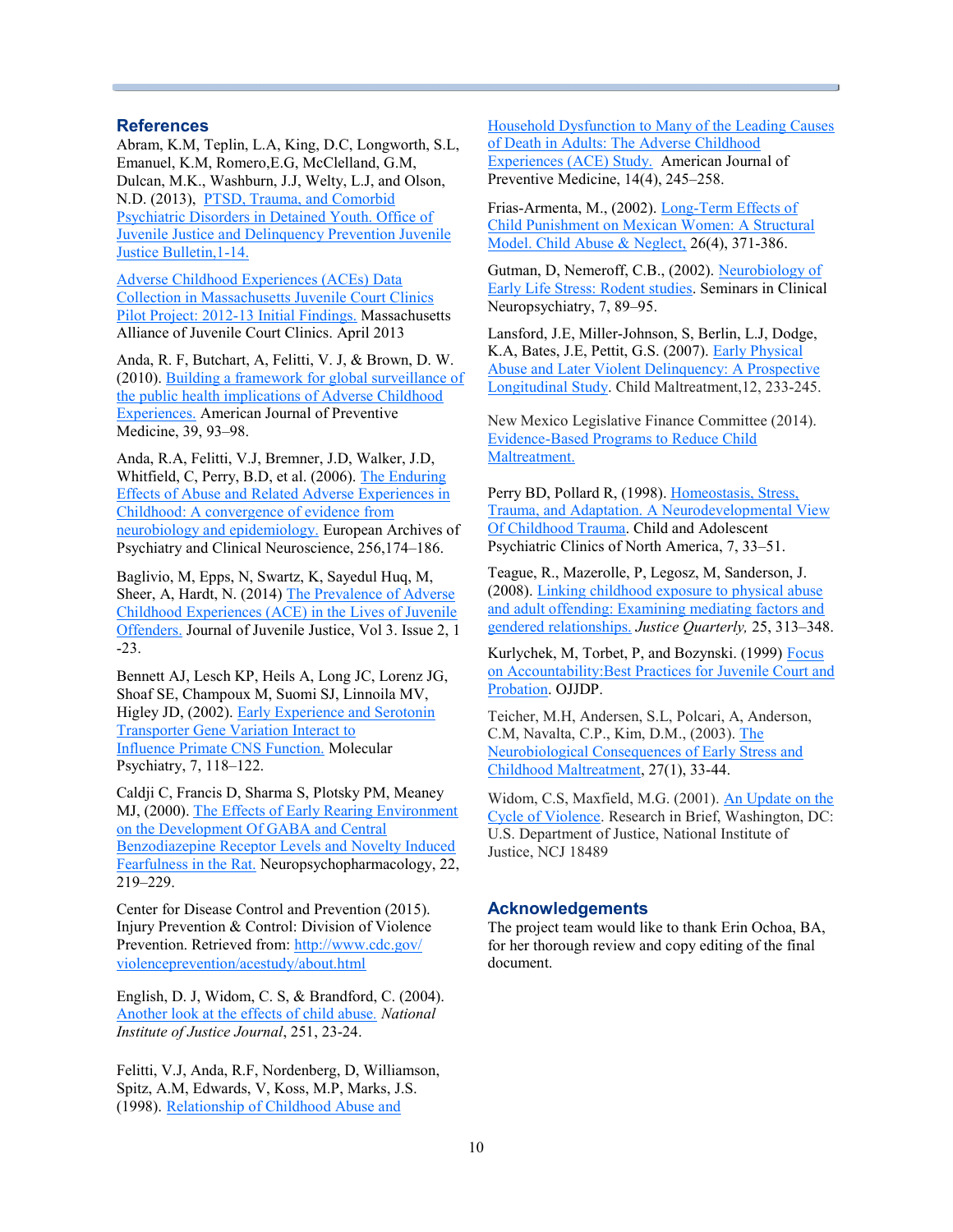## **APPENDIX A.**

| Table 1. Incidence of Conditions or Traumatic Events  |       |  |  |  |
|-------------------------------------------------------|-------|--|--|--|
| PSYCHOLOGICAL CONDITIONS                              |       |  |  |  |
| Self-Injury                                           |       |  |  |  |
| Suicide Attempt by Child                              | 13.6% |  |  |  |
| Depression                                            |       |  |  |  |
| <b>PTSD</b>                                           |       |  |  |  |
| Axis I Diagnosis                                      |       |  |  |  |
| Youth Diagnosed with Substance Abuse Disorder         |       |  |  |  |
| Prior Determination of Special Education Eligibility  | 36.4% |  |  |  |
| <b>FAMILY CONDITIONS</b>                              |       |  |  |  |
| Unsubstantiated Report to Child Protective Services   | 43.2% |  |  |  |
| Substantiated Report to Child Protective Services     |       |  |  |  |
| Youth Experienced Prenatal Drug or Alcohol Exposure   |       |  |  |  |
| Out of Home Treatment                                 |       |  |  |  |
| Raised by Non--Biological Parent--No CYFD Involvement |       |  |  |  |
| <b>CYFD Removal from Home</b>                         | 17.3% |  |  |  |
| OTHER CONDITIONS OR TRAUMATIC EVENTS                  |       |  |  |  |
| Teen Pregnancy History of Female Youth                | 6.8%  |  |  |  |
| Male Youth Who are Teen Fathers                       |       |  |  |  |
| Death of Friend of Family Member                      |       |  |  |  |
| Witness death/murder                                  |       |  |  |  |
| Obesity                                               |       |  |  |  |

and the control of the control of